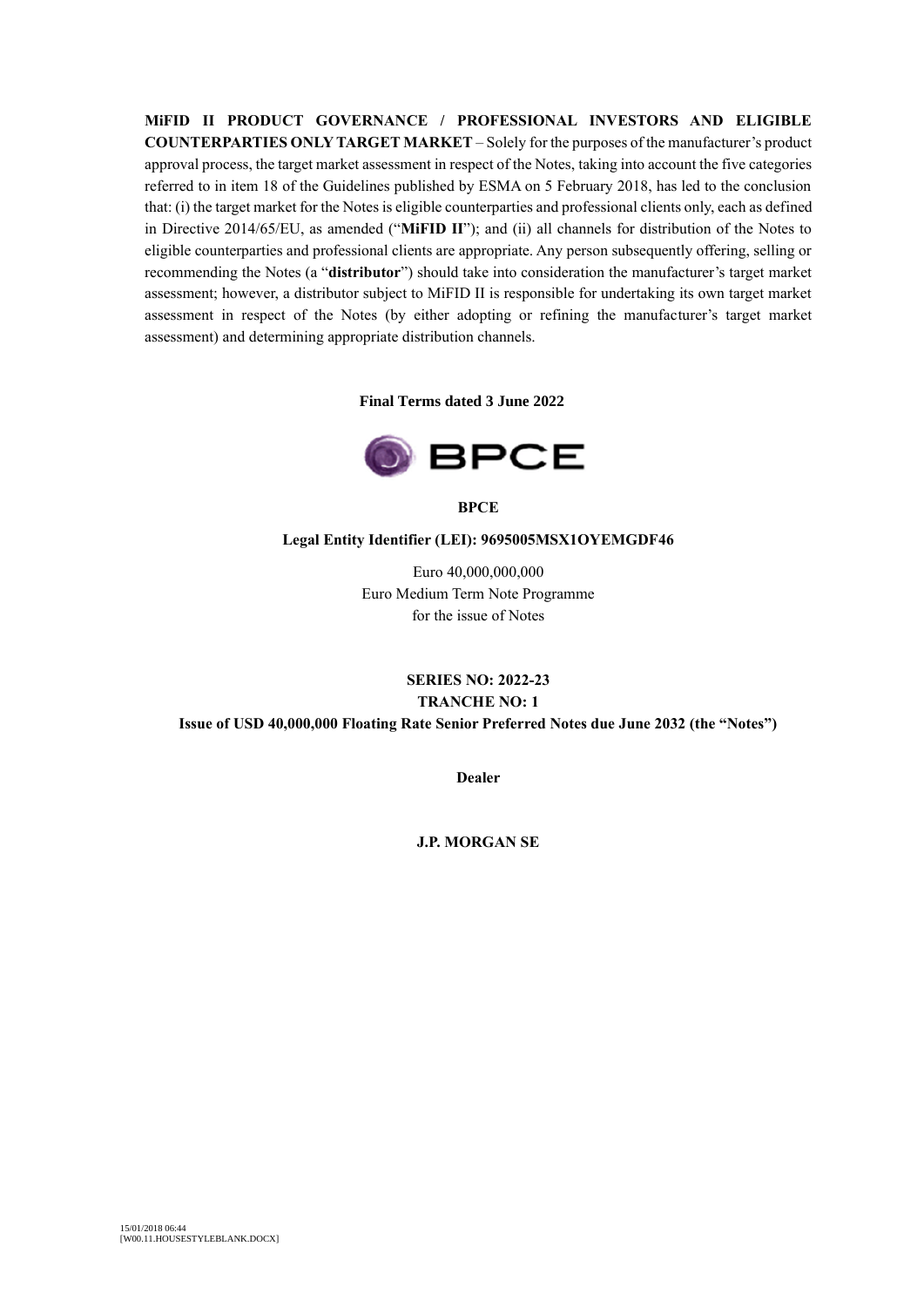#### **PART A – CONTRACTUAL TERMS**

Terms used herein shall be deemed to be defined as such for the purposes of the Conditions (the "**Conditions**") set forth in the base prospectus dated 19 November 2021 which received approval number 21-496 from the *Autorité des marchés financiers* (the "**AMF**") on 19 November 2021 (the "**Base Prospectus**") the first supplement to the Base Prospectus dated 15 February 2022 which received approval number n°22-030 from the AMF, the second supplement to the Base Prospectus dated 29 March 2022 which received approval number n°22-074 from the AMF, the third supplement to the Base Prospectus dated 16 May 2022 which received approval number n°22-156 from the AMF and the fourth supplement to the Base Prospectus dated 23 May 2022 which received approval number n°22-173 from the AMF (the "**Supplement(s)**"), which together constitute a base prospectus for the purposes of the Prospectus Regulation.

This document constitutes the Final Terms of the Notes described herein for the purposes of the Prospectus Regulation and must be read in conjunction with such Base Prospectus as so supplemented in order to obtain all the relevant information. The Base Prospectus and the Supplements are available for viewing at the office of the Fiscal Agent or each of the Paying Agents and on the website of the AMF (www.amf-france.org) and copies may be obtained from BPCE, 50 avenue Pierre Mendès-France, 75013 Paris, France.

| $\mathbf{1}$            | Issuer:                                                                          | <b>BPCE</b>                                                                                                                                                  |  |
|-------------------------|----------------------------------------------------------------------------------|--------------------------------------------------------------------------------------------------------------------------------------------------------------|--|
| $\overline{2}$          | Series Number:<br>(i)                                                            | 2022-23                                                                                                                                                      |  |
|                         | Tranche Number:<br>(ii)                                                          | 1                                                                                                                                                            |  |
| 3                       | Specified Currency or Currencies:                                                | United States Dollars ("USD")                                                                                                                                |  |
| $\overline{\mathbf{4}}$ | Aggregate Nominal Amount:                                                        |                                                                                                                                                              |  |
|                         | Series:<br>(i)                                                                   | USD 40,000,000                                                                                                                                               |  |
|                         | Tranche:<br>(ii)                                                                 | USD 40,000,000                                                                                                                                               |  |
| 5                       | <b>Issue Price:</b>                                                              | 100 per cent. of the Aggregate Nominal Amount                                                                                                                |  |
| 6                       | Specified Denomination(s):                                                       | <b>USD 200,000</b>                                                                                                                                           |  |
| 7                       | Issue Date:<br>(i)                                                               | 8 June 2022                                                                                                                                                  |  |
|                         | Interest Commencement Date:<br>(ii)                                              | <b>Issue Date</b>                                                                                                                                            |  |
| 8                       | <b>Interest Basis:</b>                                                           | SOFR +1.72 per cent. Floating Rate<br>(further particulars specified below)                                                                                  |  |
| $\boldsymbol{9}$        | Maturity Date:                                                                   | Specified Interest Payment Date falling in or nearest to<br>8 June 2032                                                                                      |  |
| 10                      | Redemption Basis:                                                                | Subject to any purchase and cancellation or early<br>redemption, the Notes will be redeemed on the<br>Maturity Date at 100 per cent. of their nominal amount |  |
| 11                      | Change of Interest Basis:                                                        | Not Applicable                                                                                                                                               |  |
| 12                      | Put/Call Options:                                                                | Not Applicable                                                                                                                                               |  |
| 13                      | Status of the Notes:<br>(i)                                                      | Senior Preferred Notes                                                                                                                                       |  |
|                         | Dates of the corporate authorisations<br>(ii)<br>for issuance of Notes obtained: | Decision of the Directoire of the Issuer dated 15<br>March 2022 and decision of Mr. Jean-Philippe<br>Berthaut, Head of Group Funding, dated 27 May<br>2022   |  |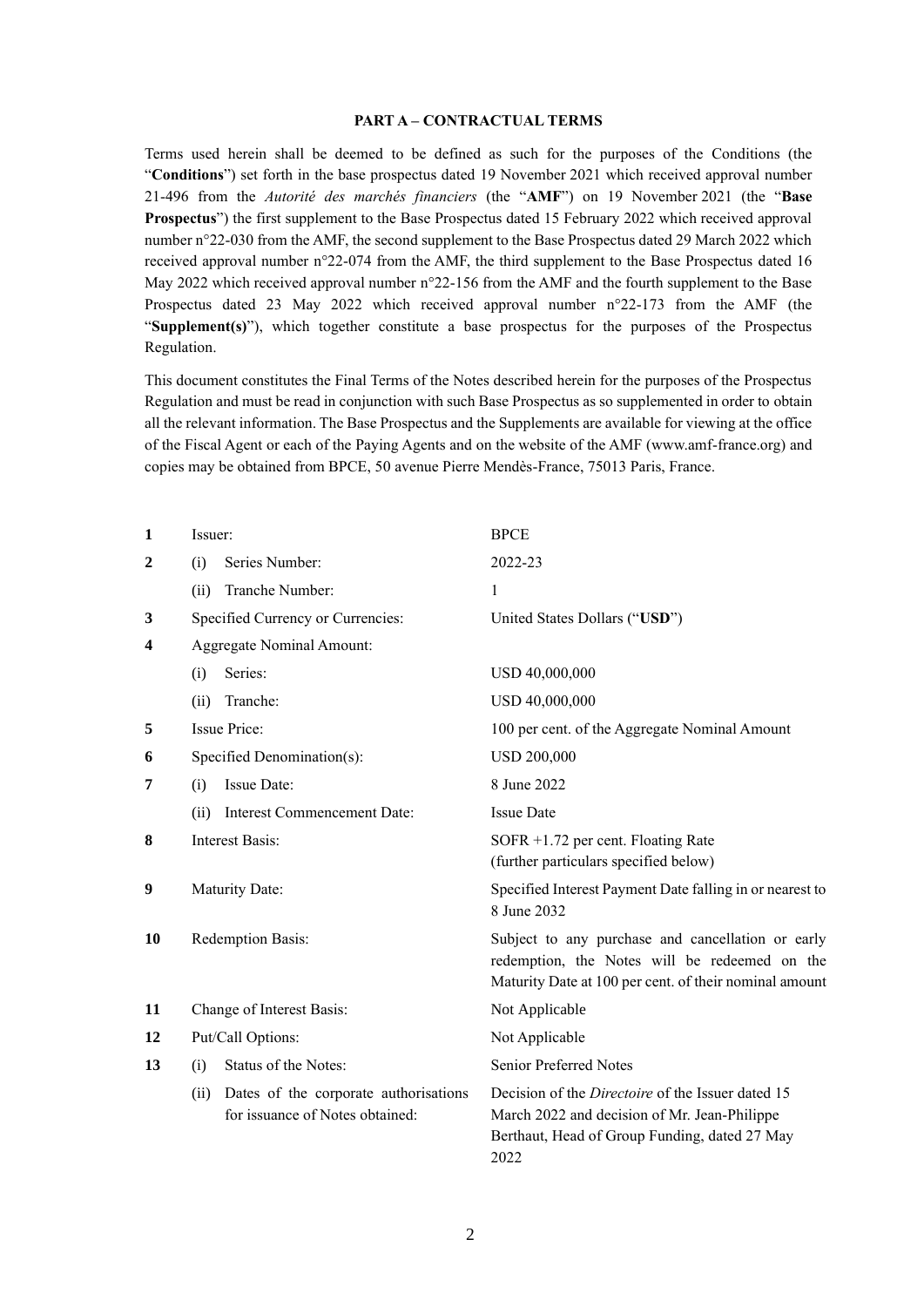# **PROVISIONS RELATING TO INTEREST (IF ANY) PAYABLE**

| 14 | <b>Fixed Rate Note Provisions</b>                                                                                                   | Not Applicable                                                                                                                                             |
|----|-------------------------------------------------------------------------------------------------------------------------------------|------------------------------------------------------------------------------------------------------------------------------------------------------------|
| 15 | Floating Rate Note Provisions                                                                                                       | Applicable                                                                                                                                                 |
|    | Interest Period(s):<br>(i)                                                                                                          | As set forth in the Conditions                                                                                                                             |
|    | Specified Interest Payment Dates:<br>(ii)                                                                                           | 8 March, 8 June, 8 September and 8 December in each<br>year, subject to adjustment in accordance with the<br>Business Day Convention set out in (iv) below |
|    | (iii) First Interest Payment Date:                                                                                                  | 8 September 2022                                                                                                                                           |
|    | (iv) Business Day Convention:                                                                                                       | Modified Following Business Day Convention                                                                                                                 |
|    | Interest Period Date:<br>(v)                                                                                                        | Not Applicable                                                                                                                                             |
|    | (vi) Business Centre(s):                                                                                                            | New York and TARGET                                                                                                                                        |
|    | (vii) Manner in which the Rate(s) of Interest<br>is/are to be determined:                                                           | Screen Rate Determination                                                                                                                                  |
|    | (viii) Party responsible for calculating the<br>Rate(s) of Interest and/or Interest<br>Amount(s) (if not the Calculation<br>Agent): | Not Applicable                                                                                                                                             |
|    | (ix) Screen Rate Determination:                                                                                                     | Applicable                                                                                                                                                 |
|    | Reference Rate:                                                                                                                     | <b>SOFR</b>                                                                                                                                                |
|    | <b>Interest Determination Date:</b>                                                                                                 | 5 U.S. Government Securities Business Days prior to<br>each Specified Interest Payment Date                                                                |
|    | <b>SOFR Rate of Interest</b><br>Determination:                                                                                      | SOFR Lookback Compound                                                                                                                                     |
|    | SOFR Rate Cut-Off Date:                                                                                                             | The day that is the fifth U.S. Government Securities<br>Business Day prior to the Interest Payment Date in<br>relation to the relevant Interest Period     |
|    | <b>Observation Look-Back Period:</b>                                                                                                | Five U.S. Government Securities Business Days                                                                                                              |
|    | <b>Observation Shift Days:</b>                                                                                                      | Not Applicable                                                                                                                                             |
|    | Interest Accrual Period End<br>Dates:                                                                                               | Not Applicable                                                                                                                                             |
|    | <b>Interest Payment Delay:</b>                                                                                                      | Not Applicable                                                                                                                                             |
|    | <b>SOFR Index Start:</b>                                                                                                            | Not Applicable                                                                                                                                             |
|    | <b>SOFR Index End:</b>                                                                                                              | Not Applicable                                                                                                                                             |
|    | Relevant Screen Page Time                                                                                                           | Not Applicable                                                                                                                                             |
|    | FBF Determination<br>(x)                                                                                                            | Not Applicable                                                                                                                                             |
|    | (xi) ISDA Determination:                                                                                                            | Not Applicable                                                                                                                                             |
|    | $(xii)$ Margin $(s)$ :                                                                                                              | $+1.72$ per cent. <i>per annum</i>                                                                                                                         |
|    | (xiii) Minimum Rate of Interest:                                                                                                    | Not Applicable                                                                                                                                             |
|    |                                                                                                                                     |                                                                                                                                                            |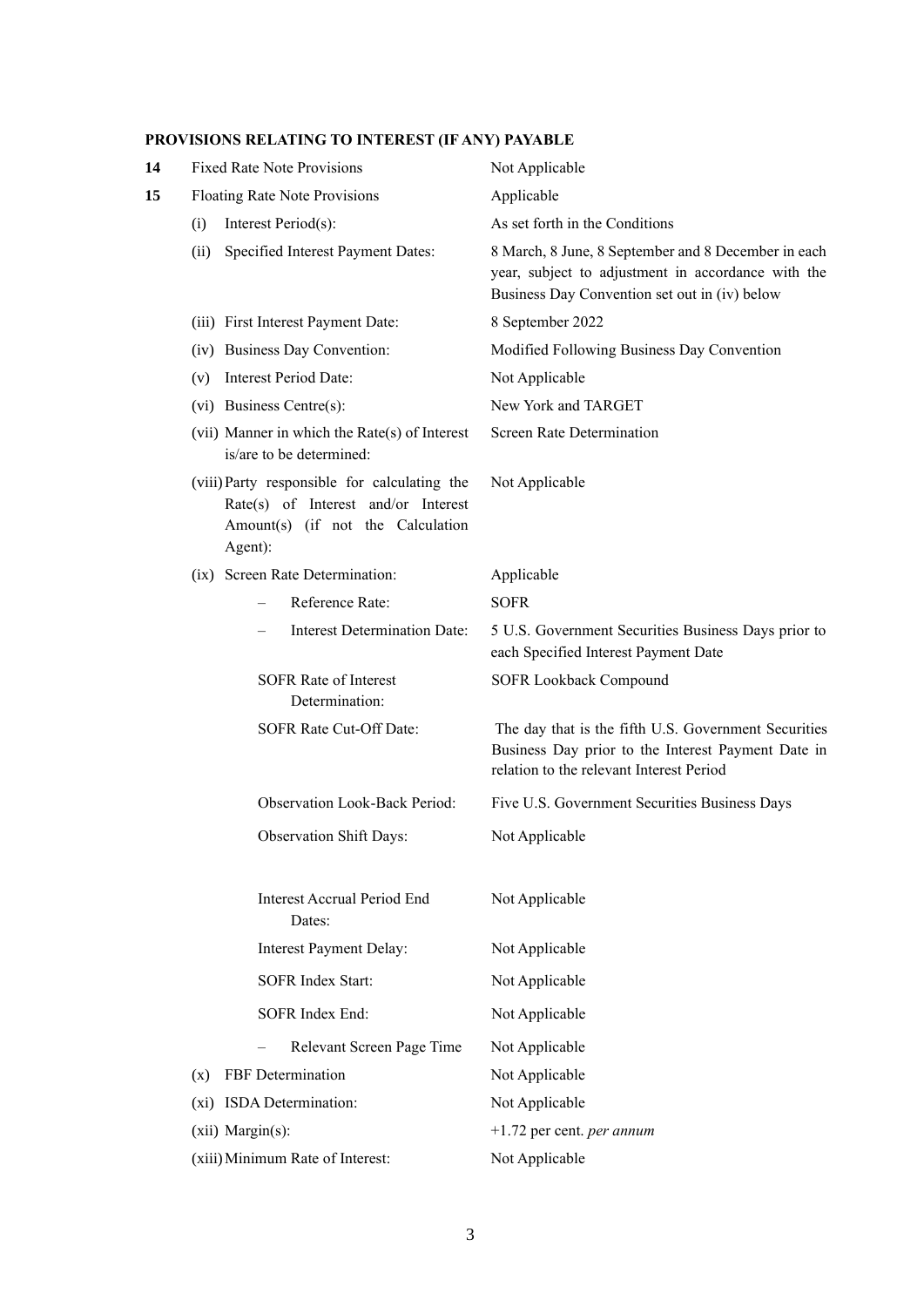|                                                   |                                                  | (xiv) Maximum Rate of Interest:                                                                                                                                                                                                                                                                                                    | Not Applicable                                                |
|---------------------------------------------------|--------------------------------------------------|------------------------------------------------------------------------------------------------------------------------------------------------------------------------------------------------------------------------------------------------------------------------------------------------------------------------------------|---------------------------------------------------------------|
|                                                   |                                                  | (xv) Day Count Fraction:                                                                                                                                                                                                                                                                                                           | Actual/360, adjusted                                          |
| 16                                                |                                                  | Zero Coupon Note Provisions                                                                                                                                                                                                                                                                                                        | Not Applicable                                                |
| 17                                                |                                                  | <b>Inflation Linked Interest Note Provisions</b>                                                                                                                                                                                                                                                                                   | Not Applicable                                                |
|                                                   |                                                  |                                                                                                                                                                                                                                                                                                                                    |                                                               |
|                                                   |                                                  | PROVISIONS RELATING TO REDEMPTION                                                                                                                                                                                                                                                                                                  |                                                               |
| 18                                                |                                                  | Call Option                                                                                                                                                                                                                                                                                                                        | Not Applicable                                                |
| 19                                                |                                                  | Put Option                                                                                                                                                                                                                                                                                                                         | Not Applicable                                                |
| 20                                                | MREL/TLAC Disqualification Event Call<br>Option: |                                                                                                                                                                                                                                                                                                                                    | Applicable                                                    |
| 21                                                | Final Redemption Amount of each Note             |                                                                                                                                                                                                                                                                                                                                    | USD 200,000 per Note of USD 200,000 Specified<br>Denomination |
| 22                                                |                                                  | Inflation Linked Notes - Provisions relating<br>to the Final Redemption Amount:                                                                                                                                                                                                                                                    | Not Applicable                                                |
| 23                                                |                                                  | Early Redemption Amount                                                                                                                                                                                                                                                                                                            |                                                               |
|                                                   | (i)                                              | Early Redemption Amount(s) of each<br>Senior Note payable on redemption<br>of<br>the<br>occurrence<br>upon<br>an<br>MREL/TLAC Disqualification Event<br>(Condition $6(g)$ ), if applicable, a<br>Withholding Tax Event (Condition<br>$6(i)(i)$ , a Gross-Up Event (Condition<br>6(i)(ii)) or for Illegality (Condition<br>$6(1)$ : | USD 200,000 per Note of USD 200,000 Specified<br>Denomination |
|                                                   | (ii)                                             | Early Redemption Amount(s) of each<br>Subordinated<br>Note<br>payable<br>on<br>redemption upon the occurrence of a<br>Capital Event (Condition 6(h), a<br>Withholding Tax Event (Condition<br>$6(i)(i)$ , a Gross-Up Event (Condition<br>$6(i)(ii)$ or a Tax Deductibility Event<br>(Condition 6(i)(iii)):                         | Not Applicable                                                |
|                                                   |                                                  | for taxation<br>(iii) Redemption<br>reasons<br>permitted on days others than Interest<br>Payment Dates (Condition 6(i)):                                                                                                                                                                                                           | No                                                            |
|                                                   |                                                  | (iv) Unmatured Coupons to become void<br>upon early redemption (Materialised<br>Bearer Notes only) (Condition 7(f)):                                                                                                                                                                                                               | Not Applicable                                                |
| <b>GENERAL PROVISIONS APPLICABLE TO THE NOTES</b> |                                                  |                                                                                                                                                                                                                                                                                                                                    |                                                               |
| 24                                                |                                                  | Form of Notes:                                                                                                                                                                                                                                                                                                                     | <b>Dematerialised Notes</b>                                   |
|                                                   | (i)                                              | Form of Dematerialised Notes:                                                                                                                                                                                                                                                                                                      | Bearer form (au porteur)                                      |
|                                                   | (ii)                                             | Registration Agent:                                                                                                                                                                                                                                                                                                                | Not Applicable                                                |

(iii) Temporary Global Certificate: Not Applicable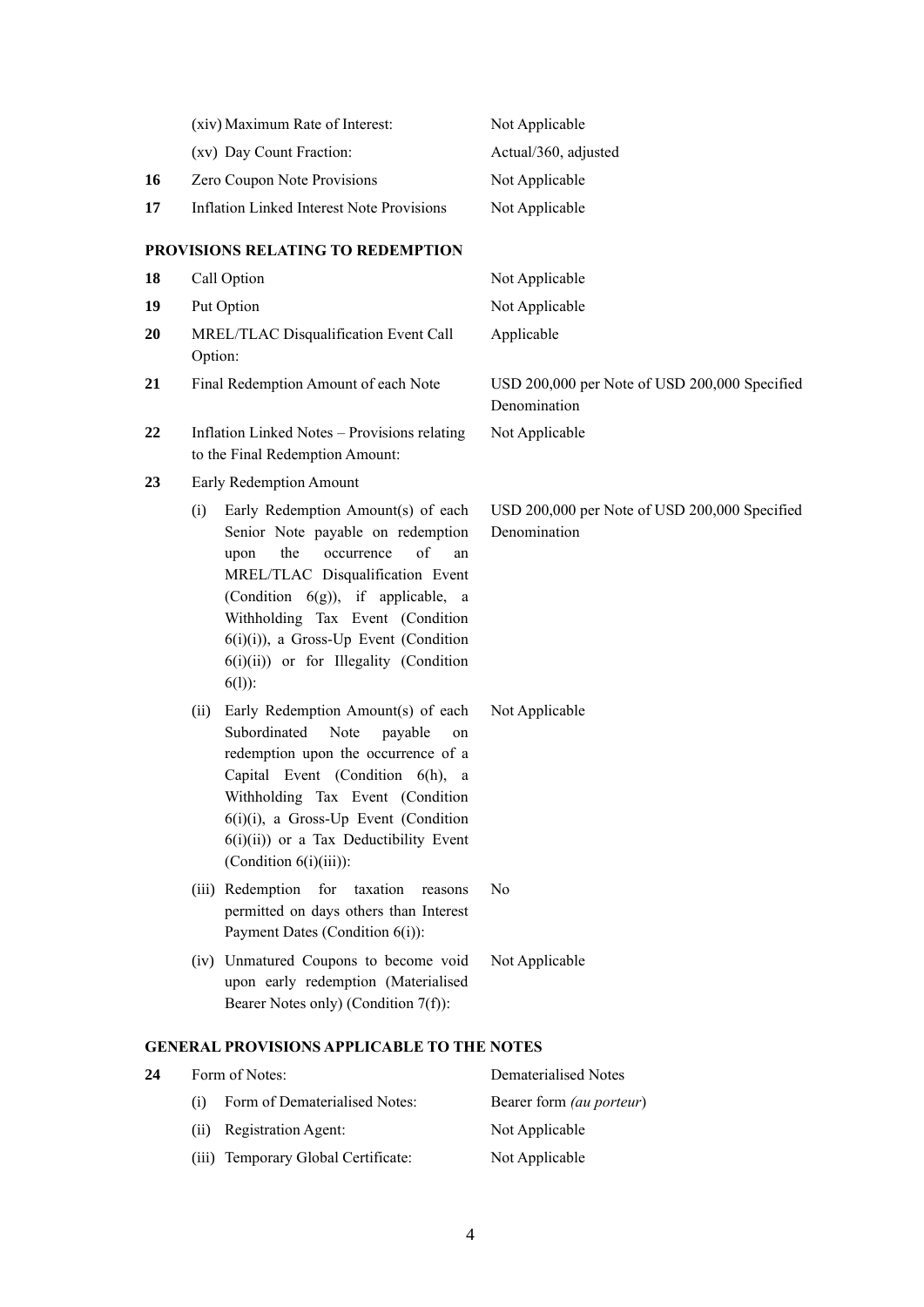|    | (iv) Applicable TEFRA exemption:                                                                                        | Not Applicable                                                                                                                                                                                |
|----|-------------------------------------------------------------------------------------------------------------------------|-----------------------------------------------------------------------------------------------------------------------------------------------------------------------------------------------|
| 25 | Financial Centre(s):                                                                                                    | New York and TARGET                                                                                                                                                                           |
| 26 | Talons for future Coupons or Receipts to be<br>attached to Definitive Notes (and dates on<br>which such Talons mature): | Not Applicable                                                                                                                                                                                |
| 27 | Details relating to Instalment Notes: amount<br>of each instalment, date on which each<br>payment is to be made:        | Not Applicable                                                                                                                                                                                |
| 28 | Redenomination provisions:                                                                                              | Not Applicable                                                                                                                                                                                |
| 29 | Purchase in accordance with applicable<br>French laws and regulations:                                                  | Applicable                                                                                                                                                                                    |
| 30 | Consolidation provisions:                                                                                               | Not Applicable                                                                                                                                                                                |
| 31 | Meeting and Voting Provisions (Condition<br>$11$ :                                                                      | Contractual Masse shall apply<br>Name and address of the initial Representative:<br>As per Condition $11(c)$<br>Name and address of the alternate Representative:<br>As per Condition $11(c)$ |
|    |                                                                                                                         | The Representative will receive a remuneration of<br>EUR 2,000 (excluding VAT) per year so long as the<br>Notes remain outstanding.                                                           |

# **RESPONSIBILITY**

The Issuer accepts responsibility for the information contained in these Final Terms.

Signed on behalf of BPCE

Duly represented by: Jean-Philippe Berthaut, Head of Group Funding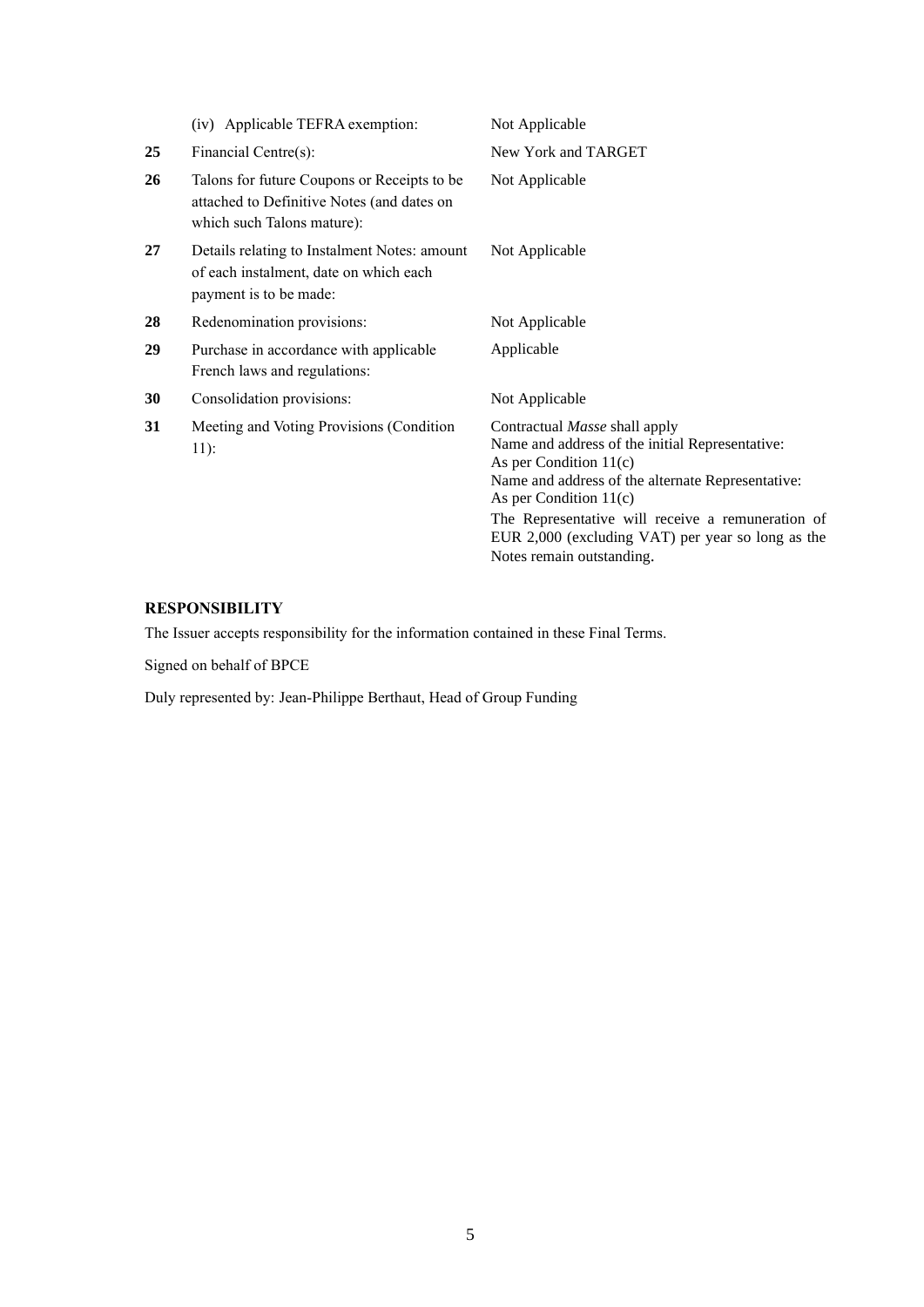### **PART B – OTHER INFORMATION**

#### **1 LISTING AND ADMISSION TO TRADING**

- 
- (ii) Estimate of total expenses related to admission to trading:

#### **2 RATINGS**

(i) Listing and Admission to trading Application has been made by the Issuer (or on its behalf) for the Notes to be listed and admitted to trading on Euronext Paris with effect from the Issue Date.

EUR 7,400

Ratings: The Notes to be issued have been rated: S&P: A S&P is established in the European Union and registered under Regulation (EC) No 1060/2009 as amended.

### **3 INTERESTS OF NATURAL AND LEGAL PERSONS INVOLVED IN THE ISSUE**

Save as discussed in "Subscription and Sale", so far as the Issuer is aware, no person involved in the offer of the Notes has an interest material to the offer.

#### **4 REASONS FOR THE OFFER, ESTIMATED NET PROCEEDS AND TOTAL EXPENSES**

(i) Reasons for the offer: The net proceeds of the issue of the Notes will be used for the Issuer's general corporate purposes

| (ii) | Estimated net proceeds:         | USD 40,000,000 |
|------|---------------------------------|----------------|
|      | (iii) Estimated total expenses: | Not Applicable |

### **5 FLOATING RATE NOTES ONLY - PERFORMANCE OF RATES**

Details of performance of SOFR rates can be obtained free of charge, on the New York Fed website at approximately 8:00 a.m. CET on each New York business day.

#### **6 NOTES LINKED TO A BENCHMARK ONLY – BENCHMARK**

Benchmarks: Amounts payable under the Notes will be calculated by reference to SOFR which is provided by Federal SOFRdoes not appear on the register of administrators and benchmarks established and maintained by the European Securities and Markets Authority pursuant to Article 36 of Regulation (EU) No. 2016/1011, as amended (the "**EU Benchmarks Regulation**").

# **7 OPERATIONAL INFORMATION** ISIN: FR001400ARL0 Common Code: 248863021 Depositaries: (i) Euroclear France to act as Central Depositary: Yes (ii) Common Depositary for Euroclear and Clearstream: No Any clearing system(s) other than Euroclear and Clearstream and the relevant identification number(s): Not Applicable Delivery: Delivery free of payment